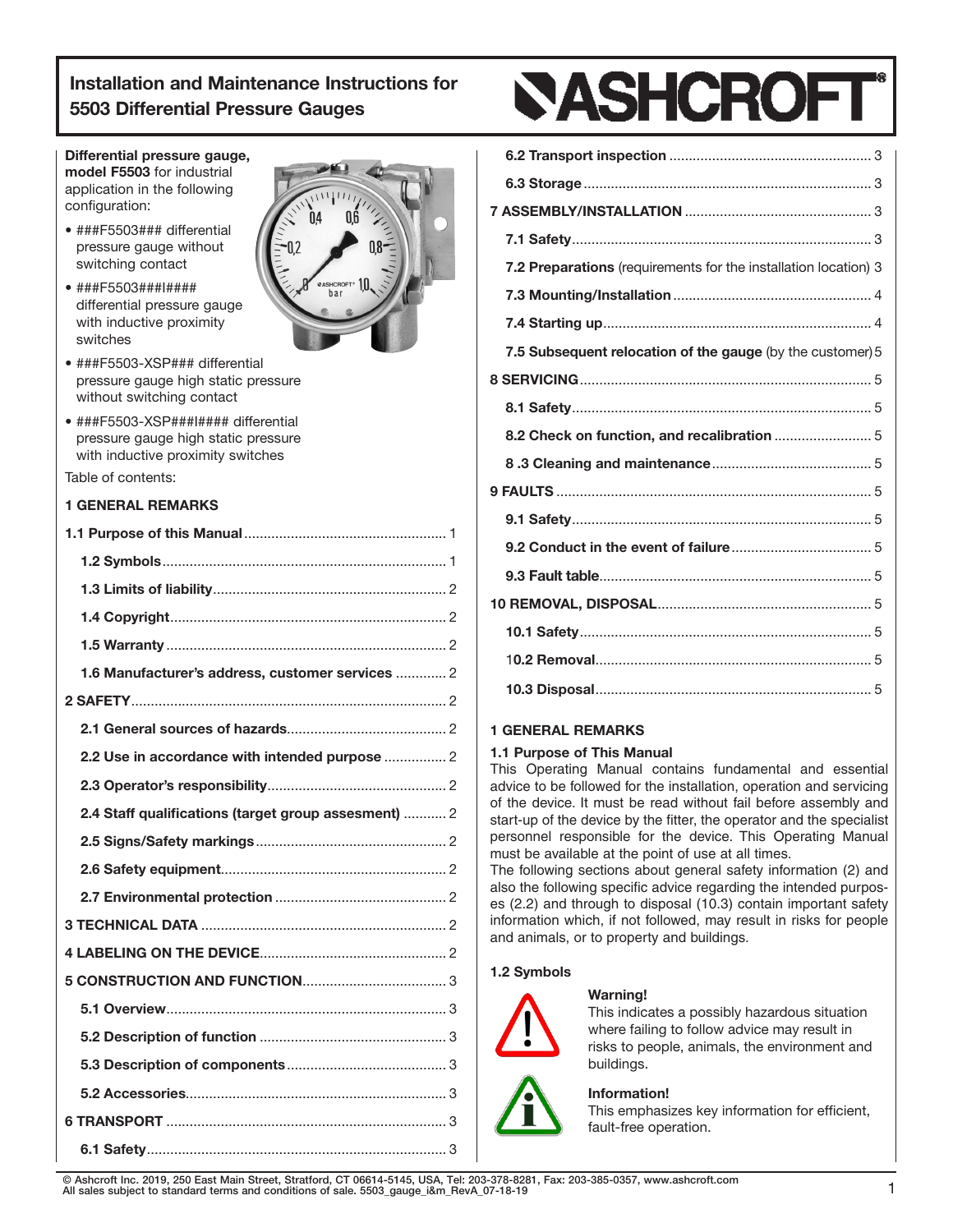# 1.3 Limits of liability

Failure to respect this safety information, the envisaged uses or the limit values relating to use indicated in the technical data for the device may result in risk or to injury to people, the environment or the plant. Claims for compensation for damage against the device supplier are excluded in such an eventuality.

# 1.4 Copyright

This Operating Manual may only be copied and passed on as a complete document without the special permission of the publisher.

# 1.5 Warranty

For the product described here, we offer a warranty pursuant to our General Terms and Conditions of Delivery and Payment.

# 1.6 Manufacturer's addresss, customer service

Ashcroft, Inc. 250 East Main Street Stratford, CT 06614-5145, U.S.A Tel: (203) 378 8281, Fax: (203) 385 0408 info@ashcroft.com www.ashcroft.com

# 2 SAFETY

# 2.1 General sources of hazards

Pressure gauges are pressurized parts where failure can result in hazardous situations. The selection of pressure gauge should be made in accordance with the rules set out in EN 837-2.

# 2.2 Use in accordance with intended purpose

The devices are only to be used for the intended purpose as described by the manufacturer.

The devices are used for direct display of differential pressure. The integrated switching elements are inductive proximity switches with a groove design, supplied by isolating switch amplifiers with certified intrinsically safe power circuits. If the set limit values are exceeded, the output circuits are opened or closed.

For each use scenario, the corresponding set-up regulations must be respected. The use in explosion risk area is not permitted.

# 2.3 Operator's responsibility

Safety instructions for proper operation of the device must be respected. They are to be provided by the operator for use by the respective personnel for installation, servicing, inspection and operation. Risks from electrical energy and from the released energy of the medium, from escaping media and from improper connection of the device must be eliminated. The details for this are to be found in the corresponding applicable set of regulations, such as DIN EN, UVV (accident prevention regulations) and in sector-specific instances of use (DVWG, Ex-. GL, etc.) the VDE guidelines and the regulations supplied by local utilities companies.

The device must be taken out of service and secured against inadvertently being restarted, if the presumption is that risk-free operation is no longer possible (see Chapter 10: Faults). Modifications or other technical alterations to the device by the customer are not permitted. This also applies to installation of

# **SASHCROFT**

spare parts. Modifications or alterations may only be carried out by the manufacturer.

The operational safety of the device is only guaranteed where it is used for its intended purpose. The specification of the device must be adapted to the medium used in the plant. The limit values indicated in the technical data must not be exceeded.

The safety information detailed in this Operating Manual, existing national regulations for accident prevention, and the operator's internal regulations regarding working, operations and safety must be respected.

The operator is responsible for all specified servicing, inspection and installation works being carried out by authorized and qualified specialists.

# 2.4 Staff qualifications (target group assesment)

The device may only be installed and started up by a staff specialist who is familiar with installation, start-up and operation of the product.

Staff specialists are people who are able to assess the work assigned to them on the basis of their specialized training, their knowledge and experience and their knowledge of the relevant standards, and can identify possible risks.

# 2.5 Signs/Safety markings

The pressure gauge and its surrounding packaging carry markings. These markings show the article number, measurement range and manufacturer. The pressure gauge can be provided with additional signs and safety markings advising on special conditions.

# 2.6 Safety Equipment

This device is constructed with separate pressure chambers and case for display and can be considered as solid front safety design. For a description, please refer to Chapter 5.2. The window uses multi-layer safety glass.

# 2.7 Environmental protection

This device may optionally contain a filling liquid (e.g. glycerin or silicone oil). The provisions set out in the REACH regulation on production and use of chemicals are to be respected, and the relevant safety data sheets from the manufacturers of the chemicals are available on our website for download.

#### 3 TECHNICAL DATA

The detailed technical information can be found in the documents located on the website www.ashcroft.com.

# 4 LABELING ON THE DEVICE

The label with the serial number and type designation is located on the outside of the housing. The materials identifier is encoded in the type designation.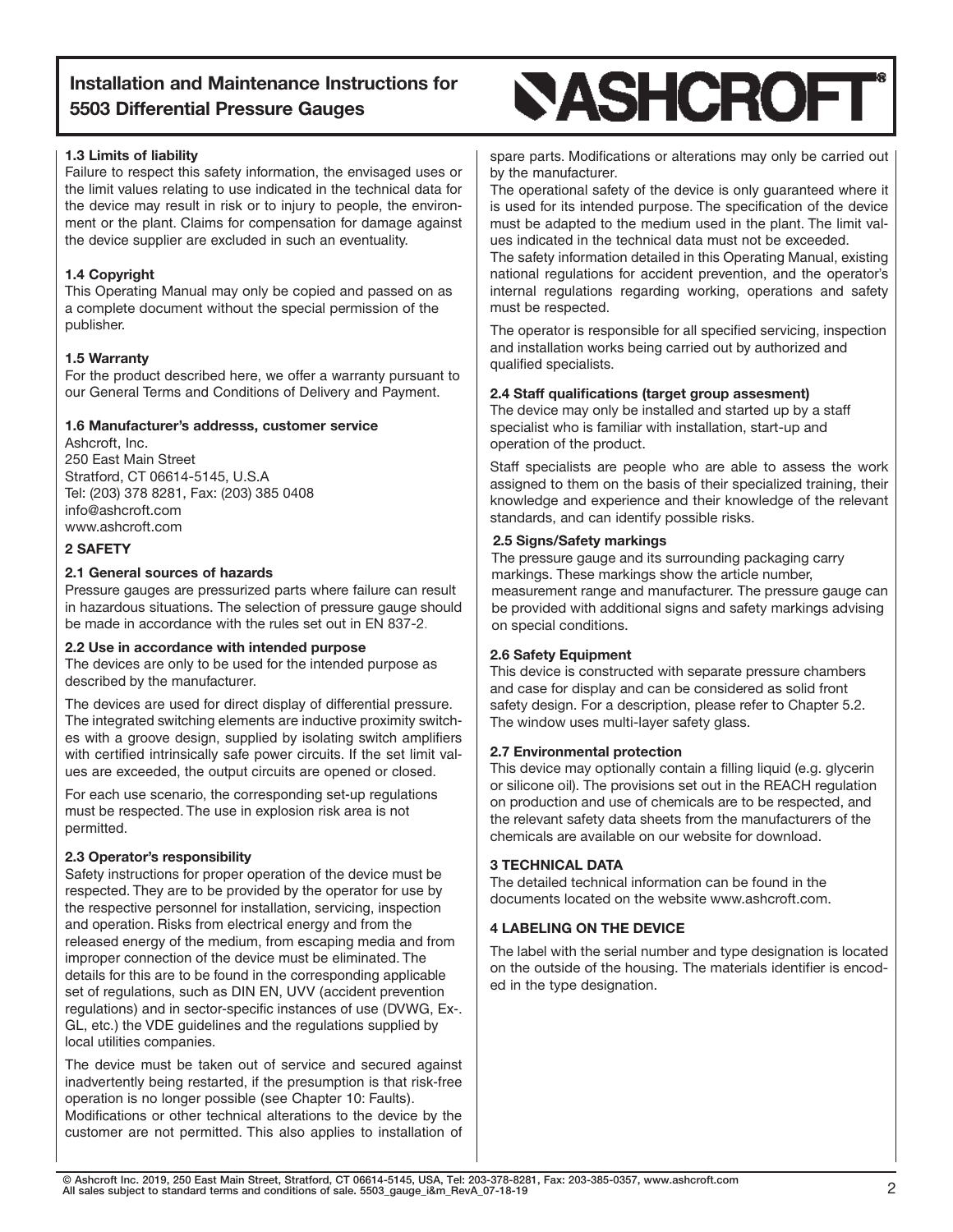# 5 CONSTRUCTION & FUNCTION

#### 5.1 Overview

- 1. Connecting rod
- 2. O-Ring, differential overpressure protection
- 3. Sensing diaphragm
- 4. Movement
- 5. Lever
- 6. Link
- 7. Pressure transfer liquid.

# 5.2 Description of function

The pressures to be compared act on flexible stainless steel diaphragms on either side of the sensing capsule. The two diaphragms are mechanically linked by a rigid connecting rod. To compensate high static pressures, the cavity between the two diaphragms is filled with hydraulic fluid. When pressures are equal on both diaphragms, they are at zero position. When there is a difference in pressures acting on the two diaphragms, they are deflected away from the high pressure side, towards the lower pressure side, causing a displacement of the connecting rod.

A precision mechanism translates the linear displacement of the diaphragm connecting rod to angular movement of the gauge's dial pointer. The pointer's displacement range of 270° corresponds to the full scale differential pressure. The connecting rod has intermediate flanges on either side, which protects the diaphragms against excess differential pressure.

When differential pressure exceeds the specified limit, the flange towards the lower pressure side is pressed against the sealing O-ring on the inside of the sensing capsule. This action isolates the fluid adjacent to the diaphragm exposed to lower pressure, from the fluid at higher pressure on the other side. This limits the pressure differential across the lower pressure diaphragm, and equalizes the pressure across the higher pressure diaphragm. Thus both diaphragms are protected against excess deflection and risks of rupturing. The model F5503-XSP is designed for higher static pressure than the F5503 with stronger pressure chambers and mounting parts.

#### 5.1 Description of components

#### 5.1.1 Dial scale and pointer

The differential pressure gauge is equipped with a dial face and pointer pursuant to DIN 16003, nominal size 100 mm or 160 mm.

#### 5.1.2 Instrument connection

The instrument connection is located on the underside of the differential pressure gauge and can be a threaded or flanged similar to DIN EN 61518.

# **SASHCROFT**

#### 5.1.3 Vent and flushing connection

The vent and flushing connection of each pressure chamber is located on its top side. It is closed by a screwed in G  $\frac{1}{8}$  plug

#### 5.2 Accessories

The use of a 3 or 5 valve manifold is highly reccomended. Please contact Ashcroft or your Ashcroft representative regarding available special tools and accessories.

#### 6 TRANSPORT

#### 6.1 Safety

The differential pressure gauge should be protected against the effects of knocks and impacts. The device should only be transported in the packaging provided, to protect against glass breakage. The device should only be transported in a clean condition (free of residues of measuring media).

#### 6.2 Transport inspection

The delivery must be checked for completeness and damage during transport. In the event of damage during transport, the delivery must not be accepted, or only accepted subject to reservation of the scope of the damage being recorded and, if necessary, a complaint initiated

#### 6.3 Storage

The differential pressure gauge must be stored in dry, clean conditions, within a temperature range of -40 to 160°F (-40 to +70 °C), protected against direct exposure to sunlight and protected against impact damage

#### 7 ASSEMBLY/INSTALLATION

#### 7.1 Safety

To ensure safe working during installation and servicing, suitable shut-off valves must be installed (see 5.2 Accessories), enabling the device:

- To be depressurized or taken out of operation;
- To be disconnected from the main pressure source for repair or checks within the relevant plant;
- Or to enable function tests of the device to be performed "on site".

During the mounting/installation of the gauge, the equipment must be protected against the main pressure source and electrical connections isolated from being switched back on.

#### 7.2 Preparations (requirements for the installation location)

- A check on suitability of the device for the medium to be measured, the scope of the measurement range and static pressure and of the protection against special conditions such as vibration, pulsation and pressure spikes.
- A bracket must be installed to support the pressure gauge if the process pipe is not able to provide adequate support.
- The installation location should be chosen such that the work-spaces for operating personnel are not located to the rear of the pressure gauge.

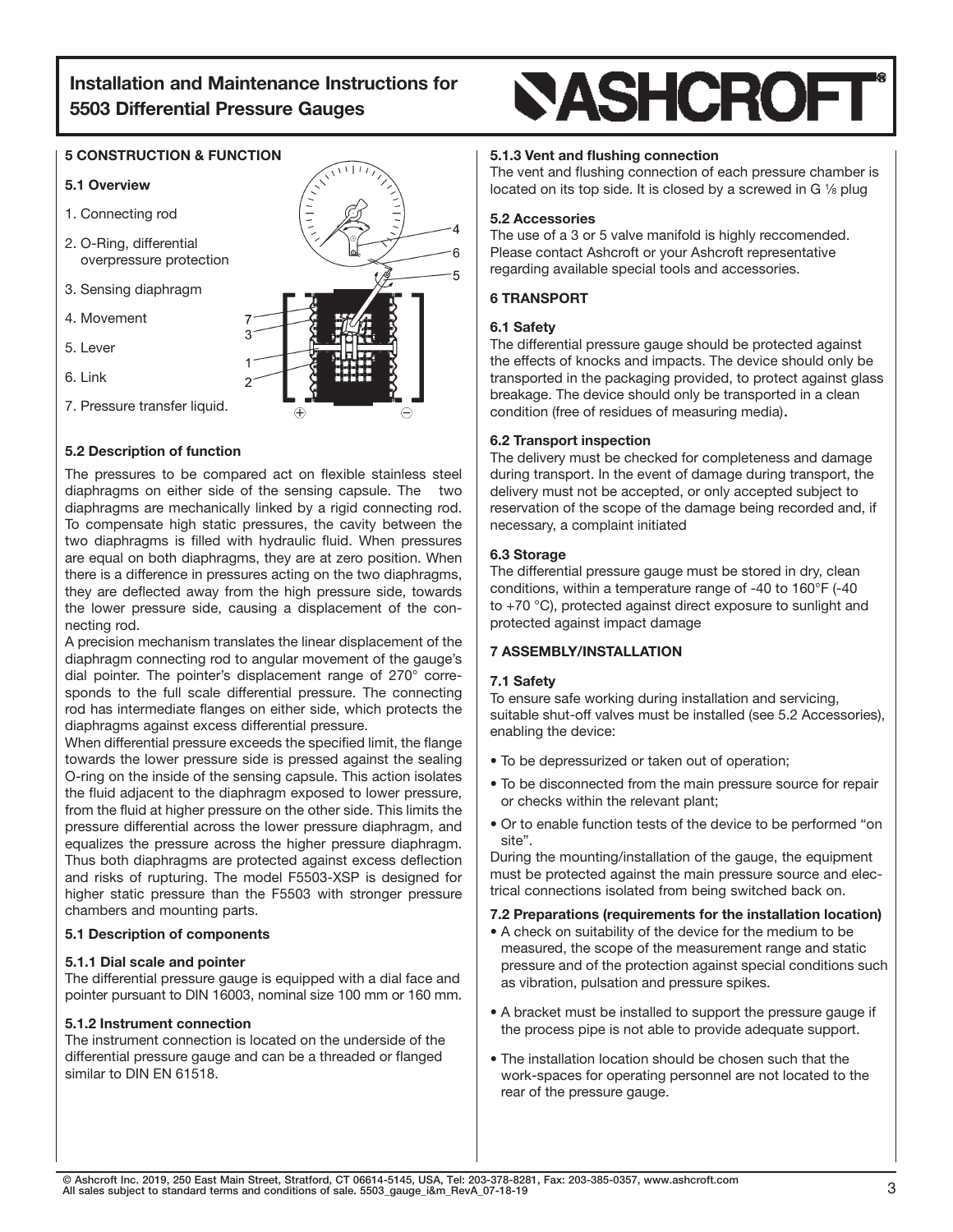#### 7.3 Mounting/Installation

#### 7.3.1 Process connection

The instrument is intended and factory adjusted for vertical mounting, pressure ports downward. When mounted in other orientation (max.  $\pm$  10°) the pointers' zero position needs to be adjusted (see 7.4.1 Zero point adjustment).

- Connection to be undertaken by authorized and qualified staff specialist only.
- Use only with the mechanical process connection provided – regarding the configuration, see order code on the device type label, with a matching threaded seal.
- When connecting the device, the pipes must be depressurized.

• The pressure metering pipe must be laid inclined in such a way that, for example, for measurements of fluids no air pockets can form, and for measurements of gases no water pockets. If the necessary incline is not achieved, then at suitable points water separators or air separators must be installed.

• The pressure metering pipe must be kept as short as possible and laid without sharp bends, to avoid delays.

• The instruments pressure ports are marked by "+" and "-" symbols:

> "+" port must be connected to the higher pressure "-" port must be connected to the lower pressure.

• With liquid measurement media, the pressurized connection pipe must be degassed, since any gas bubble inclusions result in measurement error.

• If water is used as the measurement medium, the device must be frost-protected.

Safety notice: Only mount using the correct



open-jawed wrench, and do not twist the device itself.

# 7.3.2 Electrical connection



Take note of the electrical data in the EU design type test certification and the locally-applicable regulations and guidelines for installing and

operating electrical plant in explosion risk areas (e.g. EN 60079-14, EN 50281-1-2 etc.).

- Connection to be undertaken by authorized and qualified staff specialist only.
- The electrical connection of the device is to be undertaken in accordance with the relevant regulations of the VDE and the regulations supplied by the local utilities company.
- Disconnect the equipment from the power supply before wiring electrical connections.
- Install appropriate fuses upstream.





 Please refer to the label for configuration of connections.

# 7.4 Starting up

The precondition for start-up is proper installation of all electrical feed lines and metering pipes. All connecting lines must be installed so that no mechanical forces can act on the device. Before start-up, the seal on the pressurized connection line must be leak checked.

# 7.4.1 Zero point adjustment

The differential pressure gauge is factory adjusted therefore in normal case adjustment during installation is not necessary. On this devices zero point adjustment on site is possible. For this, proceed as follows:

- Equalize pressure in both chambers.
- Disassemble screw plug
- Use zero point adjustment screw to set the pointer to zero.
- Mount screw plug





Filled Models need to be vented before commissioning by opening the air valve on the upper side of instrument!

# 7.4.2 Setting the electric contacts

An adjustable lock is fitted in the front panel of the pressure gauge. Using the removable adjustment key, the contacts mounted on the target value indicators can be set to any point on the range covered by the scale. For reasons relating to accuracy of switching and the lifetime of mechanical measurement systems, the switch points should be positioned between 10% and 90% of the range.

- Place the adjustment key on the axle of the adjustable lock.
- Press the axle inwards, until the carrier arm grips behind the adjuster pin on the target value indicator.
- By turning the key, adjust the target value indicator to the desired switch point.

Release the pressure on the axle, and remove the adjustment key.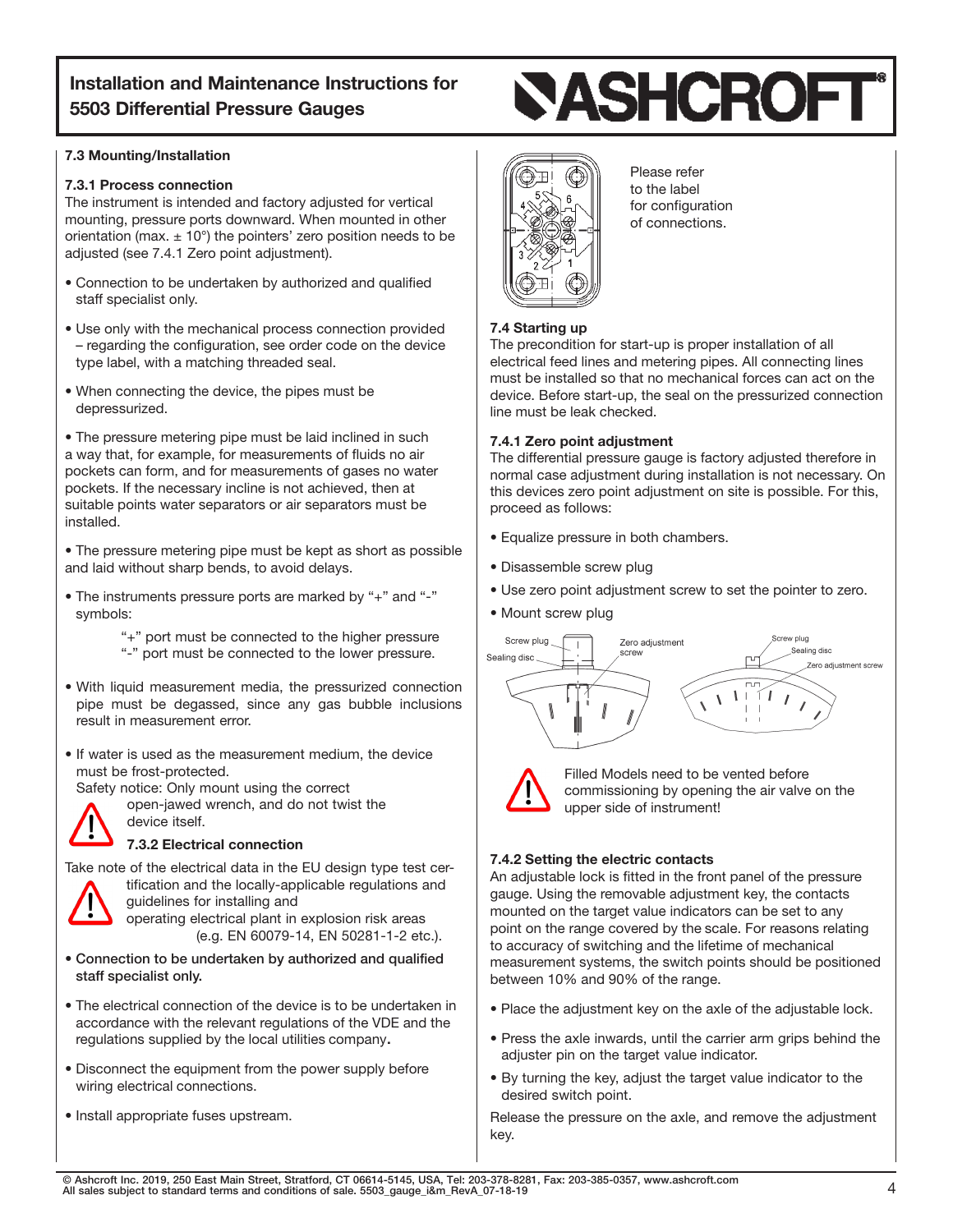

# 7.4.3 Contact function

- Function 1: Close contacts with the indication rising in a clockwise direction.
- Function 2: Open contacts with the indication rising in a clockwise direction.

Contact assignment:

1st contact left indicator.

2nd contact middle indicator.

3rd contact right indicator.

 Please refer to the electric contacts datasheet for further details.

# 7.5 *Subsequent* relocation of the gauge (by the customer)



Recommendation: Do not remove the pressure gauge from one pressure monitoring location to another, as there is a risk of the process media being mixed, with unforeseeable chemical reactions.

# 8 SERVICING

The device is maintenance-free. However, to ensure reliable operation and a long lifetime for the device, we recommend that it is checked regularly.

# 8.1 Safety

When undertaking servicing work on the device, the pressure lines must be depressurized, the electrical connections isolated, and secured against being switched back on.

# 8.2 Gauge performance and recalibration

The check on function and recalibration is carried out at regular intervals, depending on the application. The precise testing cycles should be adjusted in line with the operating conditions and ambient conditions. In the event of various device components interacting, the operating instructions for all other devices should also be taken into account.

- Check on display.
- Check on function, in conjunction with downstream components.

# **SASHCROFT**

- Check of pressurized connection pipes for seal condition.
- Check of electrical connections

# 8.3 Cleaning and maintenance

Cleaning is carried out using a non-aggressive cleaning agent, with the ventilation valve closed and respecting the protection category of the device.

# 9 FAULTS

# 9.1 Safety

Defective or faulty pressure gauges put the operational safety and process safety of the plant at risk, and can lead to a risk or injury to persons, the environment or the plant.

# 9.2 In the event of failure

All defective or faulty devices must be taken out of service. If a repair is required, the device must be sent directly to our Repairs Department. Please contact your Ashcroft distributor or Ashcroft directly for complete instructions.

# 9.3 Indications of failure

- Jerky or random movement of the pointer
- Pointer does not set to zero with pressure applied to both sides
- Indications that the measurement system seal (diaphragm) has been breached (discoloration to dial display or of filling liquid)
- Bent or loose pointer
- Cracked window
- Leaks when the device is filled
- Damage to housing

In these instances, repair or replacement of the pressure gauge is always required.

# 10 REMOVAL, DISPOSAL

# 10.1 Safety



Residues of measuring media in and on removed gauges can constitute a risk to people, the environment and equipment. Adequate precautionary measures must be adopted. If necessary, the devices must be cleaned thoroughly (see advice in safety data sheets).

# 10.2 Removal

- When servicing the gauge, the pressure lines must be depressurized, the electrical connections isolated and secured against being switched back on.
- Dismount the gauge using a suitable tool.

# 10.3 Disposal



Please help to protect the environment and dispose of or recycle the devices and components used in accordance with the applicable regulations.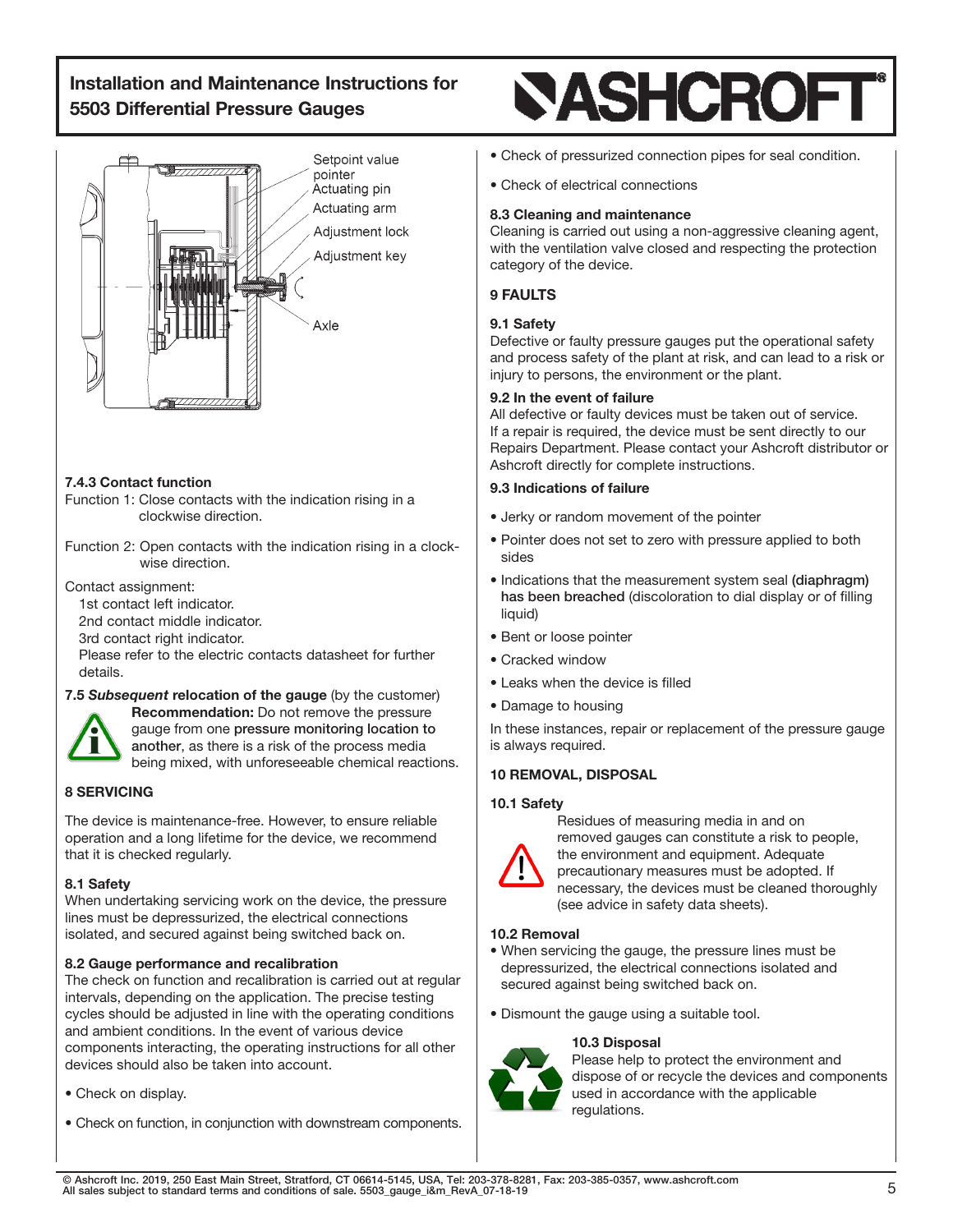

11.2 Declaration of conformity

|                                                                                                                                                                                                                                                               | ও ASHCROFT°                                                                                                                                                                                                                                                                                                                                                                |
|---------------------------------------------------------------------------------------------------------------------------------------------------------------------------------------------------------------------------------------------------------------|----------------------------------------------------------------------------------------------------------------------------------------------------------------------------------------------------------------------------------------------------------------------------------------------------------------------------------------------------------------------------|
| Konformitätserklärung<br>EG - Richtlinien                                                                                                                                                                                                                     | <b>Declaration of Conformity</b><br>EC - direction                                                                                                                                                                                                                                                                                                                         |
| Ashcroft Instruments GmbH<br>Max-Planck-Straße 1<br>D-52499 Baesweiler                                                                                                                                                                                        |                                                                                                                                                                                                                                                                                                                                                                            |
| Wir erklären hiermit in alleiniger Verantwortung,<br>daß die folgenden Produkte in Übereinstimmung<br>mit den Bestimmungen der benannten EG-<br>Richtlinien sind und die aufgeführten Normen und<br>technischen Spezifikationen zur Anwendung<br>gelangt sind | We hereby declare under sole responsibility that<br>following products are in conformity with the<br>provisions of the following EC-directives and the<br>listed standards and technical specifications have<br>been applied                                                                                                                                               |
| Bezeichnung:<br>Specification:                                                                                                                                                                                                                                | Manometer<br>Pressure Gauges                                                                                                                                                                                                                                                                                                                                               |
| Typ / Artikel-Nr. / Baureihe :                                                                                                                                                                                                                                | T5500, T6500, 1008, 1009, 1320, 1279, 1377,<br>1379, 2462, 1187, 1188, 1189, 1005, 1082,<br>1220, N5500, P5500, P6500, 1389, 1320, 1032.<br>1130, 1131, 1132, 1133, 1134, 1288, 1010, 1017,<br>3003, 3005, 1084, 1088, F5502, F5503, F5509,<br>F5510, F5512, F6509, 50-1037, 75-1037, 10-1037,<br>1036, Weksler Type UA<br>15-1037 (Group 2 Product of PS + DN ≤ 1000 bar) |
| Type / Part-No. / Series:                                                                                                                                                                                                                                     | 20-1037 (Group 2 Product of PS + DN ≤ 1000 bar)                                                                                                                                                                                                                                                                                                                            |
| Serien-Nr.:<br>Serial No.:                                                                                                                                                                                                                                    | Ab Lieferdatum 29.05.2002<br>Supplied from 29.05.2002                                                                                                                                                                                                                                                                                                                      |
| Spezifikation :<br>Specification:                                                                                                                                                                                                                             | P<200 bar und V<0.11<br>P<200 bar and V<0.1 I                                                                                                                                                                                                                                                                                                                              |
| EG-Richtlinie:<br>EC-directive:                                                                                                                                                                                                                               | <b>DGRL 97/23/EG</b><br>PED 97/23/EC                                                                                                                                                                                                                                                                                                                                       |
| Hersteller-Unterschrift:<br>Signature of manufacturer:                                                                                                                                                                                                        | $\imath\bar{\nu}$                                                                                                                                                                                                                                                                                                                                                          |
| Funktion des Unterzeichners :<br>Operation Manager<br>Function of signer:                                                                                                                                                                                     | ASHCROFT                                                                                                                                                                                                                                                                                                                                                                   |
| Datum:<br>20.08.2012<br>Date:<br>Stempel<br>Stamp                                                                                                                                                                                                             | Instruments GmbH<br>Max-Planch-Str. 1<br>D-524 Saesweller<br>Postiach/P.O. Box 1120<br>D-52490 Baesweller<br>Tel. 02401/8080 - Fax 02401/7827                                                                                                                                                                                                                              |